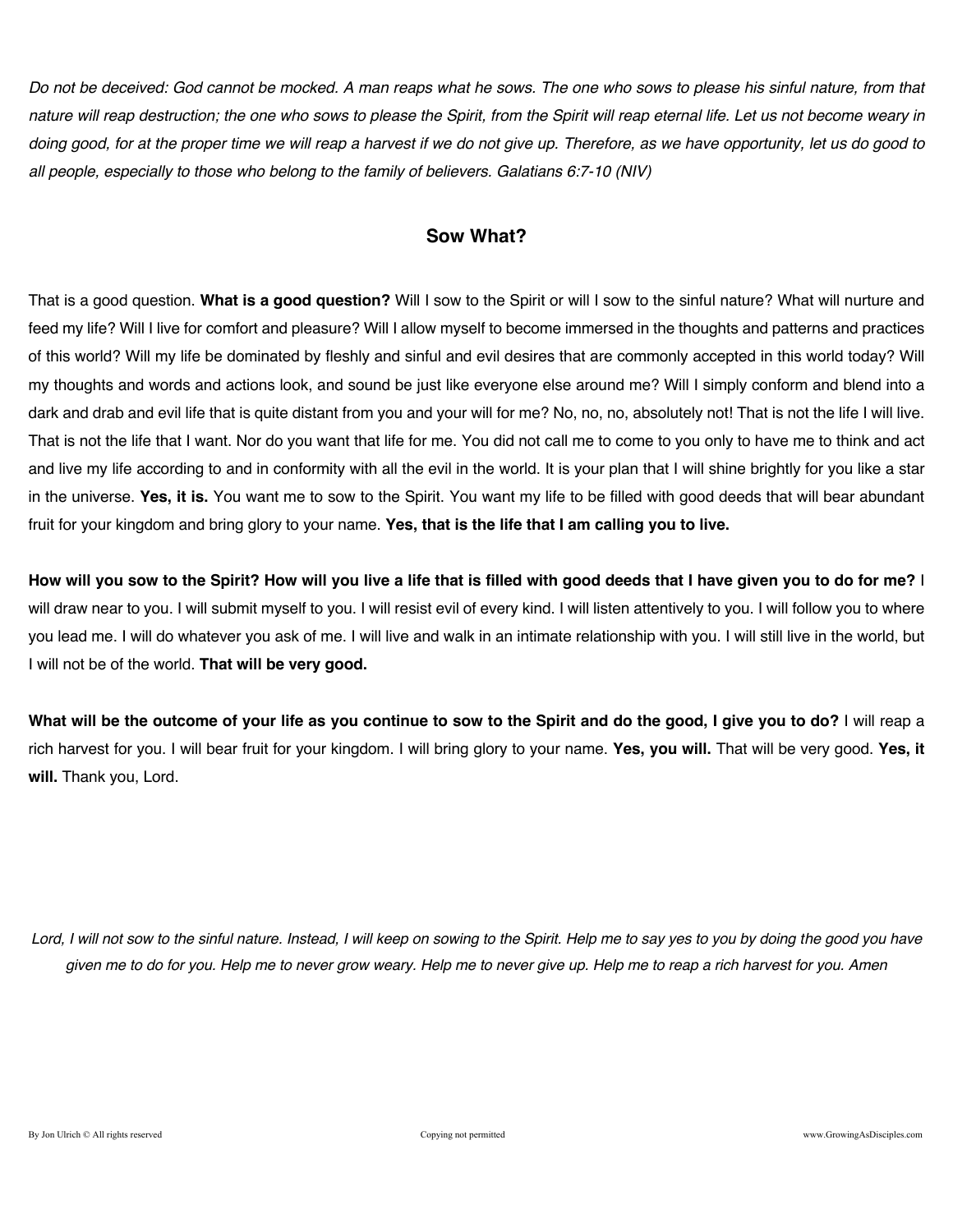### **Becoming Like Christ** *Do Not Give Up*

Do not be deceived: God cannot be mocked. A man reaps what he sows. The one who sows to please his sinful nature, from that nature will reap destruction; the one who sows to please the Spirit, from the Spirit will reap eternal life. Let us not become weary in doing good, for at the proper time we will reap a harvest if we do not give up. Therefore, as we have opportunity, let us do good to all people, especially to those who belong to the family of believers.

NIV Galatians 6:7-10

### **Becoming Like Christ** *Don't Give Up*

Don't be misled—you cannot mock the justice of God. You will always harvest what you plant. Those who live only to satisfy their own sinful nature will harvest decay and death from that sinful nature. But those who live to please the Spirit will harvest everlasting life from the Spirit. So let's not get tired of doing what is good. At just the right time we will reap a harvest of blessing if we don't give up. Therefore, whenever we have the opportunity, we should do good to everyone—especially to those in the family of faith.

NLT Galatians 6:7-10

#### **Becoming Like Christ** *Do Not Give Up*

Do not be deceived; God is not mocked, for you reap whatever you sow. If you sow to your own flesh, you will reap corruption from the flesh; but if you sow to the Spirit, you will reap eternal life from the Spirit. So let us not grow weary in doing what is right, for we will reap at harvest time, if we do not give up. So then, whenever we have an opportunity, let us work for the good of all, and especially for those of the family of faith.

NRSV Galatians 6:7-10

 **Becoming Like Christ** *Not Lose Heart And Grow Weary*

Do not be deceived and deluded and misled; God will not allow Himself to be sneered at (scorned, disdained, or mocked by mere pretensions or professions, or by His precepts being set aside.) [He inevitably deludes himself who attempts to delude God.] For whatever a man sows, that and that only is what he will reap. For he who sows to his own flesh (lower nature, sensuality) will from the flesh reap decay and ruin and destruction, but he who sows to the Spirit will from the Spirit reap eternal life. And let us not lose heart and grow weary and faint in acting nobly and doing right, for in due time and at the appointed season we shall reap, if we do not loosen and relax our courage and faint. So then, as occasion and opportunity open up to us, let us do good [morally] to all people [not only being useful or profitable to them, but also doing what is for their spiritual good and advantage]. Be mindful to be a blessing, especially to those of the household of faith [those who belong to God's family with you, the believers].

AMP Galatians 6:7-10

### **Becoming Like Christ** *Do Not Grow Weary*

Do not be deceived, God is not mocked; for whatever a man sows, this he will also reap. For the one who sows to his own flesh will from the flesh reap corruption, but the one who sows to the Spirit will from the Spirit reap eternal life. Let us not lose heart in doing good, for in due time we will reap if we do not grow weary. So then, while we have opportunity, let us do good to all people, and especially to those who are of the household of the faith.

NASB Galatians 6:7-10

### **Becoming Like Christ** *Do Not Give Up*

Do not be deceived: God is not mocked, for whatever one sows, that will he also reap. For the one who sows to his own flesh will from the flesh reap corruption, but the one who sows to the Spirit will from the Spirit reap eternal life. And let us not grow weary of doing good, for in due season we will reap, if we do not give up. So then, as we have opportunity, let us do good to everyone, and especially to those who are of the household of faith.

ESV Galatians 6:7-10

### **Becoming Like Christ** *Do Not Lose Heart*

Do not be deceived, God is not mocked; for whatever a man sows, that he will also reap. For he who sows to his flesh will of the flesh reap corruption, but he who sows to the Spirit will of the Spirit reap everlasting life. And let us not grow weary while doing good, for in due season we shall reap if we do not lose heart. Therefore, as we have opportunity, let us do good to all, especially to those who are of the household of faith.

NKJV Galatians 6:7-10

## **Becoming Like Christ** *Do Not Give Up*

Don't be misled: No one makes a fool of God. What a person plants, he will harvest. The person who plants selfishness, ignoring the needs of others—ignoring God!— harvests a crop of weeds. All he'll have to show for his life is weeds! But the one who plants in response to God, letting God's Spirit do the growth work in him, harvests a crop of real life, eternal life. So let's not allow ourselves to get fatigued doing good. At the right time we will harvest a good crop if we don't give up, or quit. Right now, therefore, every time we get the chance, let us work for the benefit of all, starting with the people closest to us in the community of faith.

MSG Galatians 6:7-10

### **Becoming Like Christ** *Don't Get Discouraged And Give Up*

Don't be misled; remember that you can't ignore God and get away with it: a man will always reap just the kind of crop he sows! If he sows to please his own wrong desires, he will be planting seeds of evil and he will surely reap a harvest of spiritual decay and death; but if he plants the good things of the Spirit, he will reap the everlasting life that the Holy Spirit gives him. And let us not get tired of doing what is right, for after a while we will reap a harvest of blessing if we don't get discouraged and give up. That's why whenever we can we should always be kind to everyone, and especially to our Christian brothers.

TLB Galatians 6:7-10

### **Becoming Like Christ** *Do Not Give Up*

Do not be fooled: You cannot cheat God. People harvest only what they plant. If they plant to satisfy their sinful selves, their sinful selves will bring them ruin. But if they plant to please the Spirit, they will receive eternal life from the Spirit. We must not become tired of doing good. We will receive our harvest of eternal life at the right time if we do not give up. When we have the opportunity to help anyone, we should do it. But we should give special attention to those who are in the family of believers.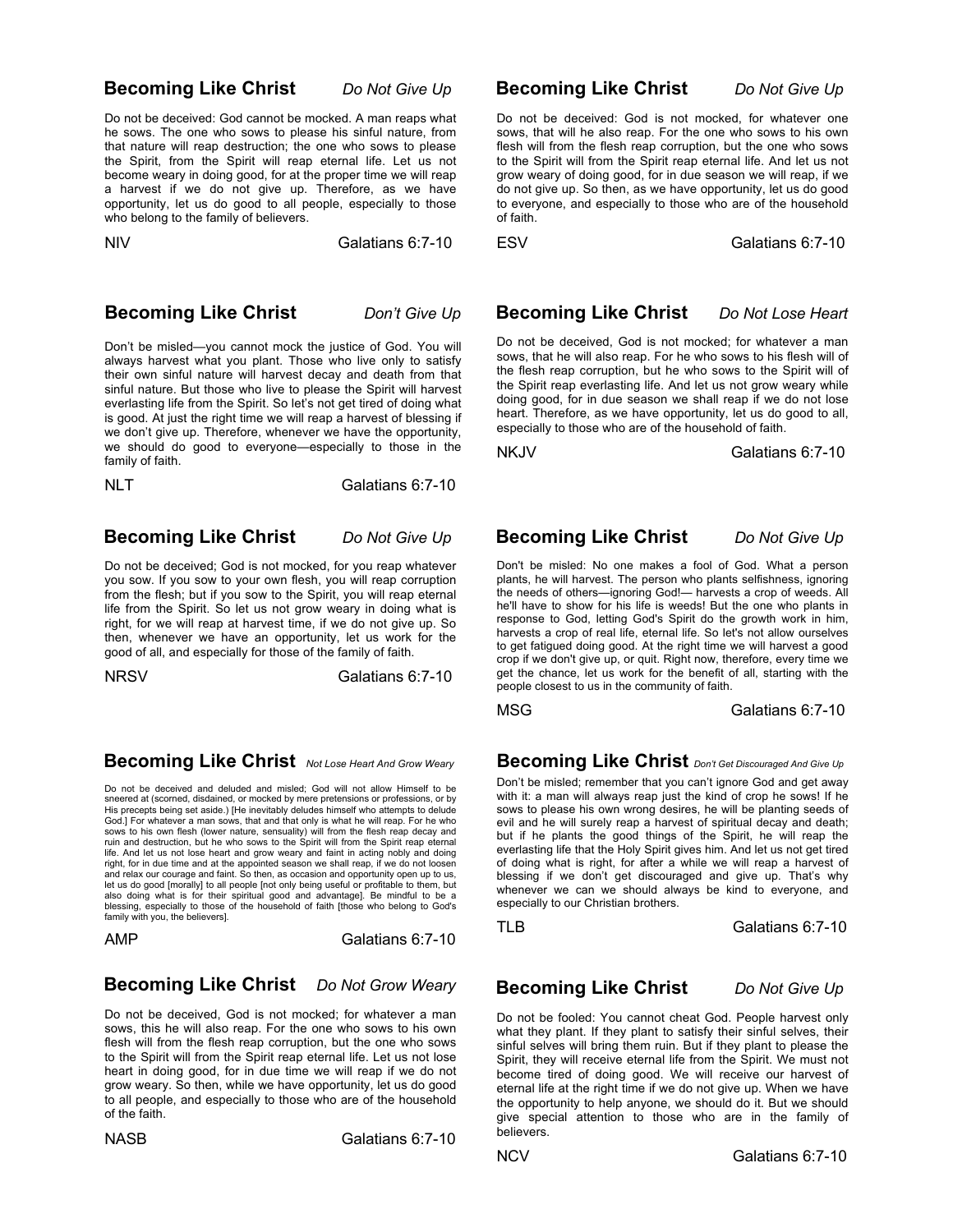**Becoming Like Christ** – Galatians 6:7-10 **In Context:** *Read Galatians 6*

# **Begin With Prayer:** *Here I am Lord. I Am Listening.*

**Meditating On God's Word:** *(What is God speaking to your heart?)*Do not be deceived: God cannot be mocked. A man reaps what he sows. The one who sows to please his sinful nature, from that nature will reap destruction; the one who sows to please the Spirit, from the Spirit will reap eternal life. Let us not become weary in doing good,

for at the proper time we will reap a harvest if we do not give up. Therefore, as we have opportunity, let us do good to all people, especially to those who belong to the family of believers. Galatians 6:7-10 (NIV)

**Considering The Words***: (What words speak to your heart?)*

Do not be deceived: | God cannot be mocked. | A man reaps | what he sows. | The one who sows | to please | his sinful nature, | from that nature | will reap destruction; | the one who sows | to please the Spirit, | from the Spirit | will reap | eternal life. | Let us not | become weary | in doing good, | for at | the proper time | we will reap | a harvest | if we | do not give up. | Therefore, | as we | have opportunity, | let us | do good | to all people, | especially to | those who | belong to | the family | of believers. Galatians 6:7-10 (NIV)

 $\_$  , and the contribution of the contribution of  $\mathcal{L}$  , and  $\mathcal{L}$  , and  $\mathcal{L}$  , and  $\mathcal{L}$  , and  $\mathcal{L}$  , and  $\mathcal{L}$  , and  $\mathcal{L}$  , and  $\mathcal{L}$  , and  $\mathcal{L}$  , and  $\mathcal{L}$  , and  $\mathcal{L}$  , and  $\mathcal{L$  $\_$  , and the set of the set of the set of the set of the set of the set of the set of the set of the set of the set of the set of the set of the set of the set of the set of the set of the set of the set of the set of th

### **Praying The Scripture:** *(What prayer from your heart will you write?)*

Lord, I will not sow to the sinful nature. Instead, I will keep on sowing to the Spirit. Help me to say yes to you by doing the good you have given me to do for you. Help me to never grow weary. Help me to never give up. Help me to reap a rich harvest for you. Amen

 $\_$  . The contribution of the contribution of  $\mathcal{L}_1$  ,  $\mathcal{L}_2$  ,  $\mathcal{L}_3$  ,  $\mathcal{L}_4$  ,  $\mathcal{L}_5$  ,  $\mathcal{L}_6$  ,  $\mathcal{L}_7$  ,  $\mathcal{L}_8$  ,  $\mathcal{L}_9$  ,  $\mathcal{L}_1$  ,  $\mathcal{L}_2$  ,  $\mathcal{L}_3$  ,  $\mathcal{L}_5$  ,  $\mathcal{L}_6$  ,  $\mathcal{L}_$  $\_$  , and the set of the set of the set of the set of the set of the set of the set of the set of the set of the set of the set of the set of the set of the set of the set of the set of the set of the set of the set of th

**What It Means:** *(What questions speak to your heart?) (Suggested questions for small group discussion are in bold)* Why can you be absolutely certain that you will reap what you sow?

**How are you making it your daily and ongoing choice to sow to Spirit rather than to the sinful nature?** How has your heart and mind and life been transformed as you have continued to sow to the Spirit? **When have you been given God appointed opportunities to do good so you could reap a rich harvest?** Why will there almost always be a significant delay between doing good and reaping a harvest?

Why is it possible that you might not know the fruitfulness of your labor and size of the harvest this side of heaven? **How has the Lord helped you to keep on sowing to the Spirit and doing what is good?**

 $\_$  , and the contribution of the contribution of  $\mathcal{L}$  , and  $\mathcal{L}$  , and  $\mathcal{L}$  , and  $\mathcal{L}$  , and  $\mathcal{L}$  , and  $\mathcal{L}$  , and  $\mathcal{L}$  , and  $\mathcal{L}$  , and  $\mathcal{L}$  , and  $\mathcal{L}$  , and  $\mathcal{L}$  , and  $\mathcal{L$ \_\_\_\_\_\_\_\_\_\_\_\_\_\_\_\_\_\_\_\_\_\_\_\_\_\_\_\_\_\_\_\_\_\_\_\_\_\_\_\_\_\_\_\_\_\_\_\_\_\_\_\_\_\_\_\_\_\_\_\_\_\_\_\_\_\_\_\_\_\_\_  $\_$  , and the contribution of the contribution of  $\mathcal{L}$  , and  $\mathcal{L}$  , and  $\mathcal{L}$  , and  $\mathcal{L}$  , and  $\mathcal{L}$  , and  $\mathcal{L}$  , and  $\mathcal{L}$  , and  $\mathcal{L}$  , and  $\mathcal{L}$  , and  $\mathcal{L}$  , and  $\mathcal{L}$  , and  $\mathcal{L$ \_\_\_\_\_\_\_\_\_\_\_\_\_\_\_\_\_\_\_\_\_\_\_\_\_\_\_\_\_\_\_\_\_\_\_\_\_\_\_\_\_\_\_\_\_\_\_\_\_\_\_\_\_\_\_\_\_\_\_\_\_\_\_\_\_\_\_\_\_\_\_ \_\_\_\_\_\_\_\_\_\_\_\_\_\_\_\_\_\_\_\_\_\_\_\_\_\_\_\_\_\_\_\_\_\_\_\_\_\_\_\_\_\_\_\_\_\_\_\_\_\_\_\_\_\_\_\_\_\_\_\_\_\_\_\_\_\_\_\_\_\_\_  $\_$  . The contribution of the contribution of  $\mathcal{L}_1$  ,  $\mathcal{L}_2$  ,  $\mathcal{L}_3$  ,  $\mathcal{L}_4$  ,  $\mathcal{L}_5$  ,  $\mathcal{L}_6$  ,  $\mathcal{L}_7$  ,  $\mathcal{L}_8$  ,  $\mathcal{L}_9$  ,  $\mathcal{L}_1$  ,  $\mathcal{L}_2$  ,  $\mathcal{L}_3$  ,  $\mathcal{L}_5$  ,  $\mathcal{L}_6$  ,  $\mathcal{L}_$  $\_$  , and the contribution of the contribution of  $\mathcal{L}$  , and  $\mathcal{L}$  , and  $\mathcal{L}$  , and  $\mathcal{L}$  , and  $\mathcal{L}$  , and  $\mathcal{L}$  , and  $\mathcal{L}$  , and  $\mathcal{L}$  , and  $\mathcal{L}$  , and  $\mathcal{L}$  , and  $\mathcal{L}$  , and  $\mathcal{L$ \_\_\_\_\_\_\_\_\_\_\_\_\_\_\_\_\_\_\_\_\_\_\_\_\_\_\_\_\_\_\_\_\_\_\_\_\_\_\_\_\_\_\_\_\_\_\_\_\_\_\_\_\_\_\_\_\_\_\_\_\_\_\_\_\_\_\_\_\_\_\_

# **Living It Out:** *(What action step is God guiding your heart to take?)*

Keep on sowing to the Spirit and doing what is good so you will be able to reap a rich harvest for the Lord.

# **Seeing It Happen:** *(What are you trusting God for in your heart?)*

Have faith that the Lord will help you to sow to the Spirit and keep on doing what is good.

# **Get Ready To Share:** *(What can you share with others from your heart?)*

Share with another person or your small group how you have reaped a harvest by continuing to do what is good. \_\_\_\_\_\_\_\_\_\_\_\_\_\_\_\_\_\_\_\_\_\_\_\_\_\_\_\_\_\_\_\_\_\_\_\_\_\_\_\_\_\_\_\_\_\_\_\_\_\_\_\_\_\_\_\_\_\_\_\_\_\_\_\_\_\_\_\_\_\_\_

\_\_\_\_\_\_\_\_\_\_\_\_\_\_\_\_\_\_\_\_\_\_\_\_\_\_\_\_\_\_\_\_\_\_\_\_\_\_\_\_\_\_\_\_\_\_\_\_\_\_\_\_\_\_\_\_\_\_\_\_\_\_\_\_\_\_\_\_\_\_\_

\_\_\_\_\_\_\_\_\_\_\_\_\_\_\_\_\_\_\_\_\_\_\_\_\_\_\_\_\_\_\_\_\_\_\_\_\_\_\_\_\_\_\_\_\_\_\_\_\_\_\_\_\_\_\_\_\_\_\_\_\_\_\_\_\_\_\_\_\_\_\_

# **Close With Prayer:** *Quiet Yourself Before The Lord*

*Pause And Offer Prayers Of… With An Attitude Of Faith Listen To What The Lord Wants To Say To You*

Adoration… \_\_\_\_\_\_\_\_\_\_\_\_\_\_\_\_\_\_\_\_\_\_\_\_\_\_\_\_\_\_\_\_\_\_\_\_\_\_\_\_\_\_\_\_\_\_\_\_\_\_\_\_\_\_\_\_\_\_\_\_\_\_\_\_\_\_\_\_\_\_\_\_\_\_\_\_\_\_\_ Thanksgiving...  $\textsf{Confession...}\qquad \qquad \underline{\hspace{2.5cm}}$ Intercession... \_\_\_\_\_\_\_\_\_\_\_\_\_\_\_\_\_\_\_\_\_\_\_\_\_\_\_\_\_\_\_\_\_\_\_\_\_\_\_\_\_\_\_\_\_\_\_\_\_\_\_\_\_\_\_\_\_\_\_\_\_\_\_\_\_\_\_\_\_\_\_\_\_\_\_\_\_\_\_ Petition… \_\_\_\_\_\_\_\_\_\_\_\_\_\_\_\_\_\_\_\_\_\_\_\_\_\_\_\_\_\_\_\_\_\_\_\_\_\_\_\_\_\_\_\_\_\_\_\_\_\_\_\_\_\_\_\_\_\_\_\_\_\_\_\_\_\_\_\_\_\_\_\_\_\_\_\_\_\_\_

By Jon Ulrich © All rights reserved compared copying not permitted www.GrowingAsDisciples.com